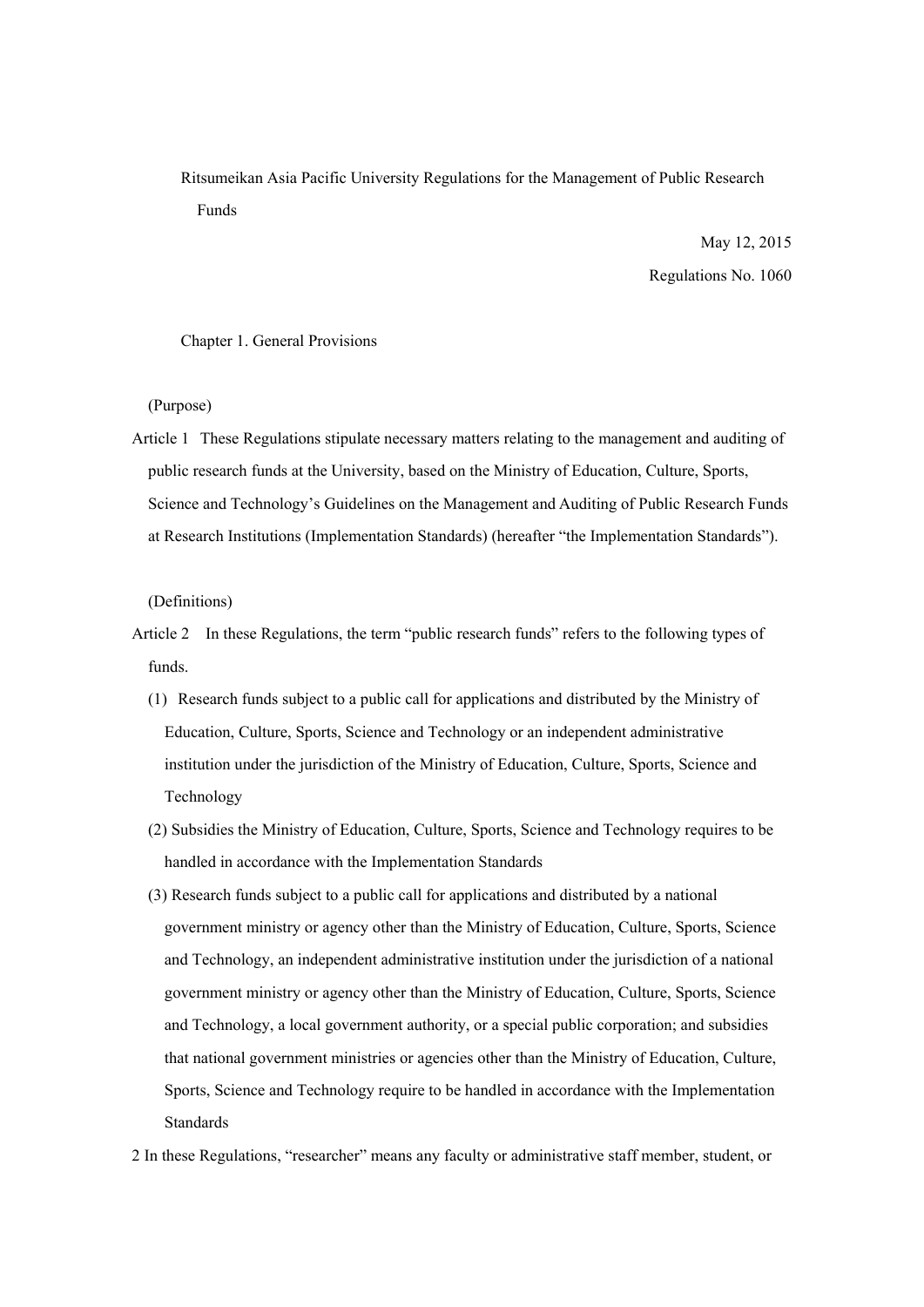visiting research fellow involved in the use of public research funds at the University.

- 3 In these Regulations, "funding organization" means any public entity that grants public research funds.
- 4 In these Regulations, "misuse" means for a researcher to use public research funds in violation of statutory provisions regarding the proper administration and management of public research funds, rules stipulated by the funding organization, or the University's regulations.
- 5 In these Regulations, "information on misuse" means the following types of information related to any researcher currently or formerly at the University.
	- (1) Information from reports received pursuant to the Ritsumeikan Trust Report Handling Regulations (hereafter "the Report Handling Regulations") that came to be handled pursuant to these Regulations on the basis that it concerns a misuse of public research funds
	- (2) Information concerning a misuse of public research funds that is provided to an executive officer or member of faculty or administrative staff (hereafter "faculty/staff member") of The Ritsumeikan Trust (hereafter "the Trust") from within or outside the University without the involvement of an official reporting center.
	- (3) Information concerning a misuse of public research funds that is made public through means such as press reports and the internet where the content is clearly defined and reasonable grounds are provided for considering a misuse to have occurred
- 6 In these Regulations, "complainant" means any person who has provided to a faculty/staff member any information concerning misuse of research funds perpetrated by a researcher of the University, with the intention of making an official report and accompanied by the person's own name and contact details.
- 7 In these Regulations, "respondent" means any person accused in information relating to misuse of research funds of committing said misuse.
- 8 In these Regulations, "malicious accusation" means a report made despite no actual misuse occurring, primarily for the purpose of causing some harm to the respondent or the University in order to attack the respondent or obstruct research conducted by the respondent.

Chapter 2. Organizational Responsibilities

(Responsibilities)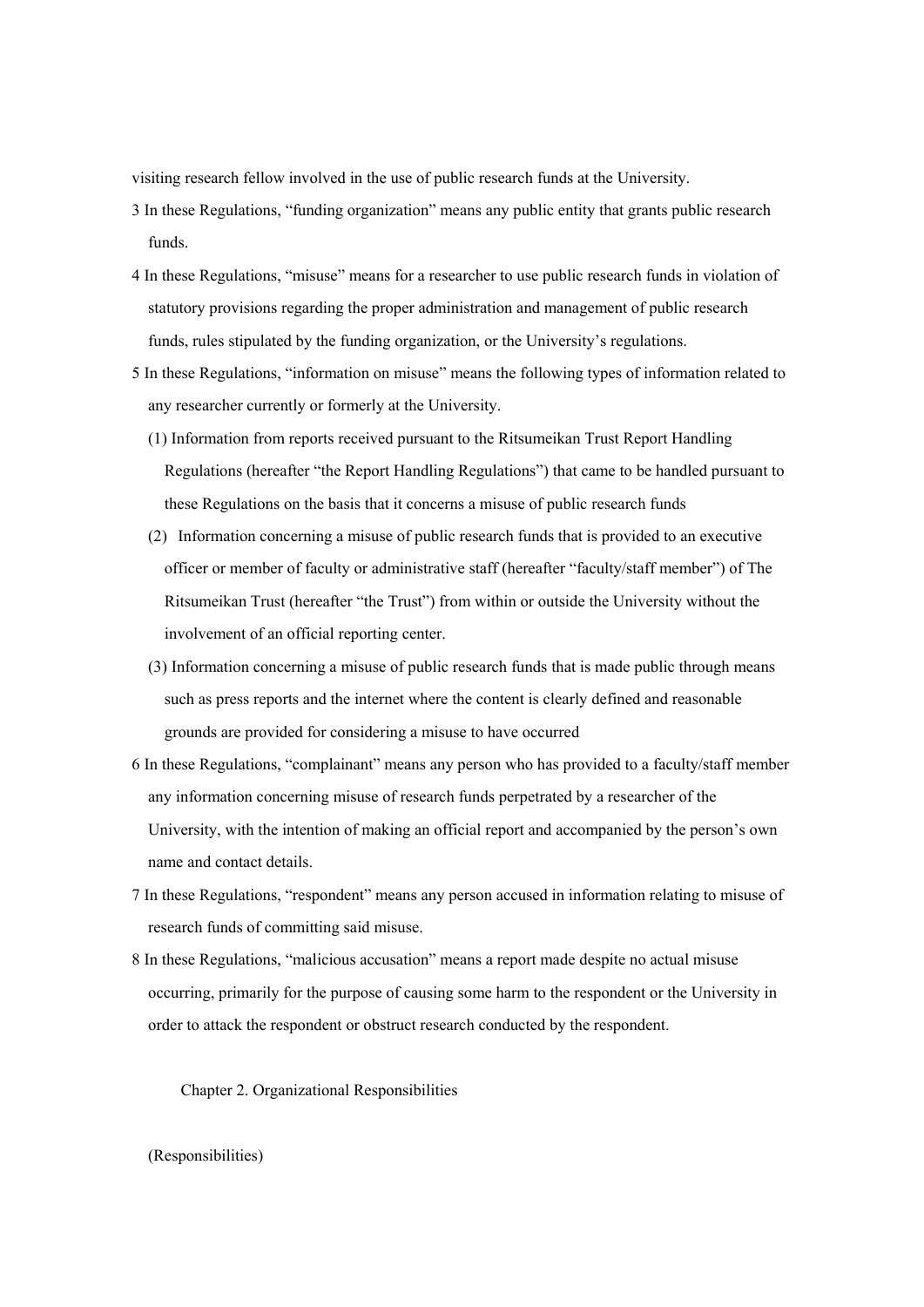- Article 3 The President shall serve as the Chief Administrator bearing final responsibility for the management of public research funds at the University.
- 2 A Vice President in charge of research shall serve as the General Administrator bearing responsibility and authority for supervising the management of public research funds at the university and assisting the Chief Administrator.
- 3 The Dean of International Cooperation and Research shall serve as Compliance Officer bearing responsibility and authority for informing and directing researchers on compliance with rules for proper expenditure of public research funds.
- 4 Compliance Officer shall appoint the following individuals as Assistant Compliance Officers to assist the Compliance Officer.
	- (1) Manager of the Research Office
	- (2) Other persons designated by the Compliance Officer

(Duties of the Chief Administrator)

Article 4 The Chief Administrator shall perform the following tasks.

- (1) Determining the basic policy for the prevention of misuse
- (2) Determining policies for responding to information on misuse

(Duties of the General Administration)

Article 5 The General Administrator shall perform the following tasks.

- (1) Designing plans for preventing the misuse, based on the basic policy for the prevention of misuse
- (2) Designing plans for the compliance education and awareness activities
- (3) Supervising investigations responding to information on misuse
- (4) Monitoring implementation of plans for preventing the misuse and formulating strategies for improvement

(Duties of Compliance Officer)

Article 6 Compliance Officer shall perform the following tasks.

- (1) Implementing and verifying plans for preventing the misuse of public research funds
- (2) Implementing research compliance education for researchers and managing attendance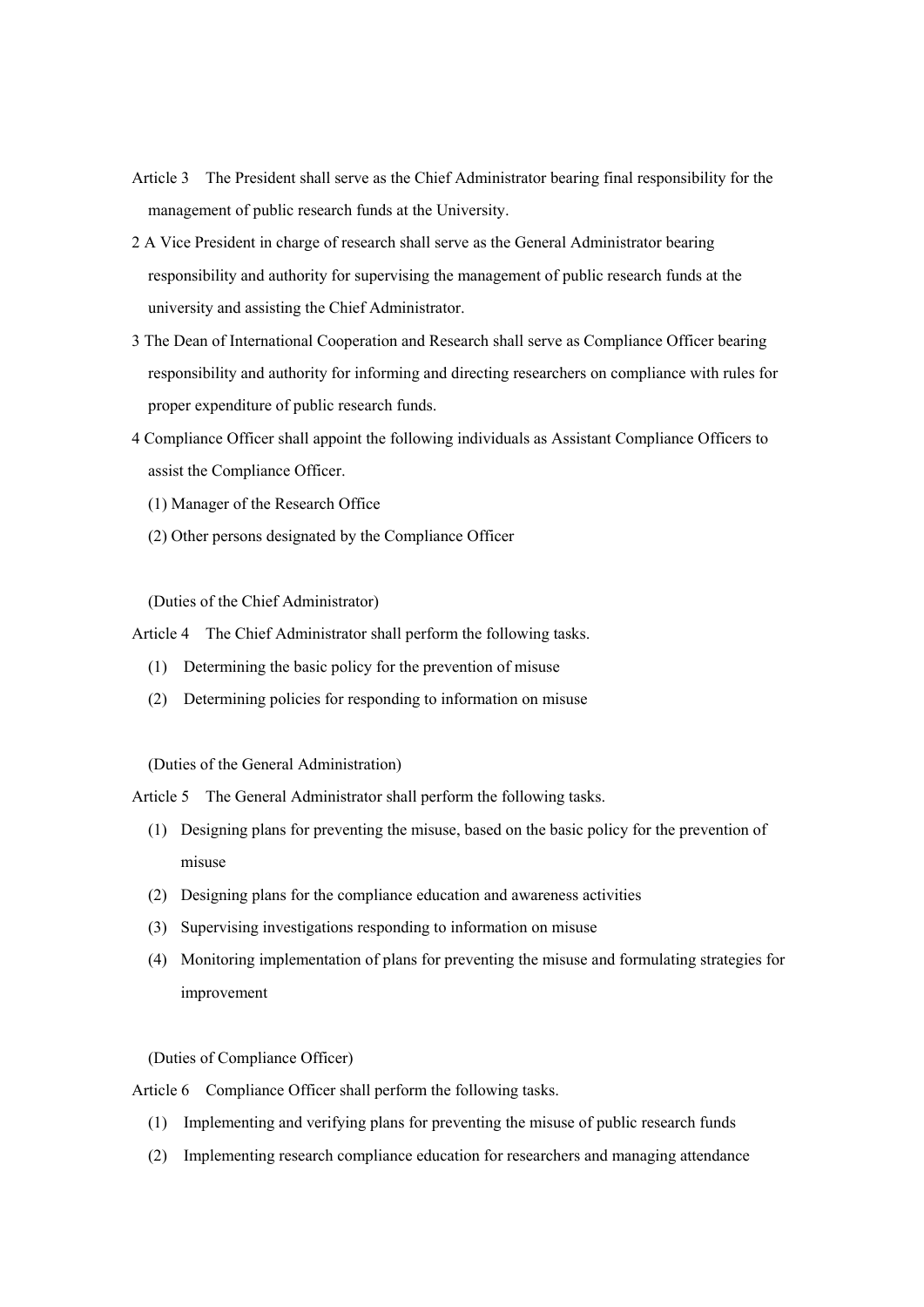(3) Directing researchers in the proper disbursement of public research funds, as required

(Duties of Assistant Compliance Officers)

Article 7 Assistant Compliance Officers shall perform the following tasks.

- (1) Producing and distributing the research funds usage guidebook, prescribing the procedures for disbursement of research funds
- (2) Monitoring and improving the conditions of disbursement of public research funds
- (3) Directing researchers in the handling of public research fund disbursements, as required
- (4) Responding to information related to misuse

(Duties of Researchers)

- Article 8 Researchers must comply with applicable statutory provisions and rules for the disbursement of research funds and disburse public research funds appropriately, based on the Ritsumeikan Asia Pacific University Research Code of Ethics.
- 2 Researchers must follow the directions of Compliance Officer and undertake research compliance education.
- 3 Researchers involved in the disbursement of public research funds must submit to the Chief Administrator a written pledge promising that such public research funds will be disbursed properly.
- 4 Researchers must follow the directions of Compliance Officers and Assistant Compliance Officers with regard to the handing of disbursements of public research funds.
- 5 Researchers must cooperate faithfully with investigations stipulated in these Regulations, including submitting relevant records and participating in interviews.

Chapter 3. Environment Supporting Proper Operation and Management

(Official Authority)

Article 9 Authority to perform official tasks in relation to the disbursement of public research funds and the administrative processing thereof shall be governed by the regulations of The Ritsumeikan Trust.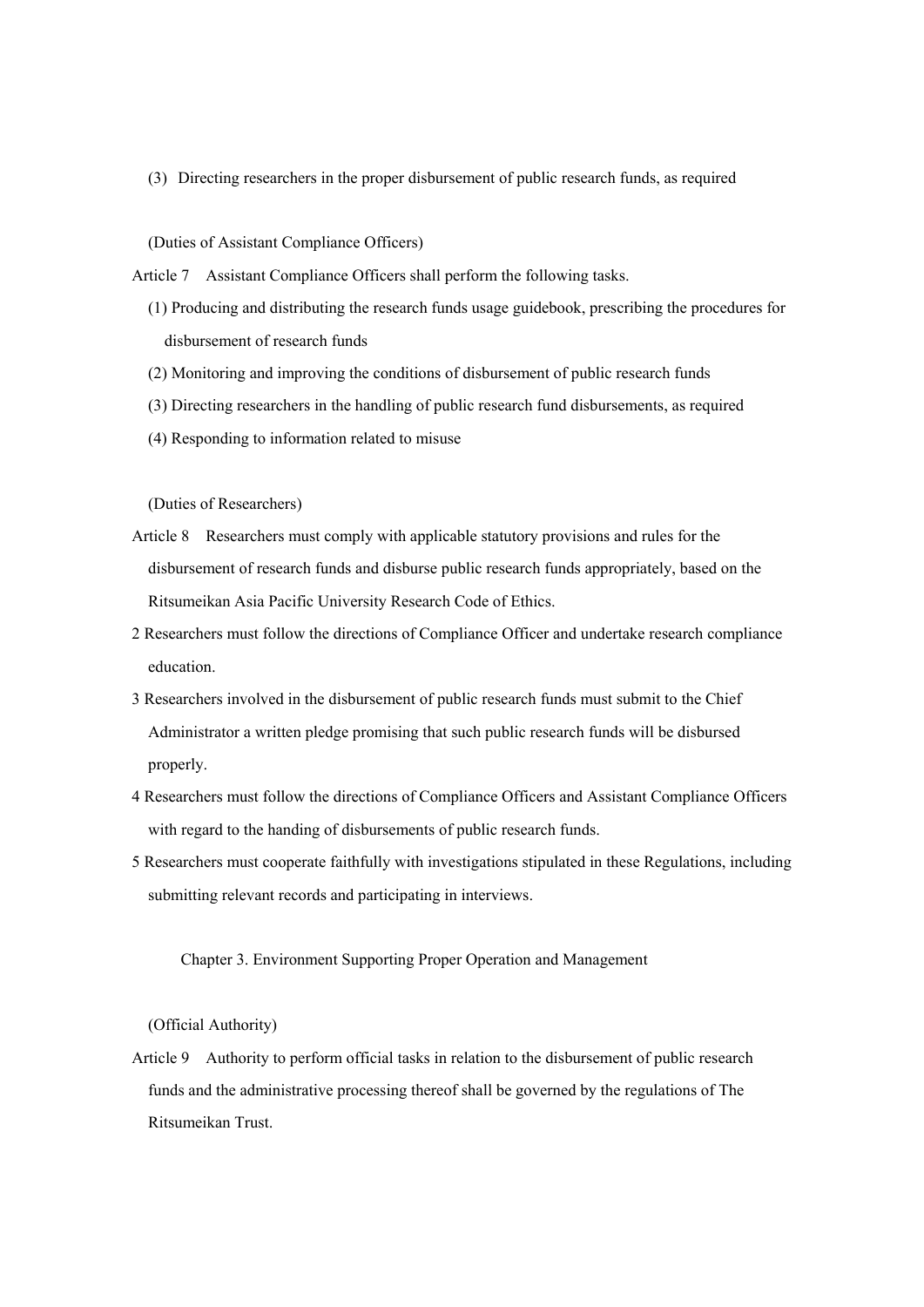(Consultation Center)

- Article 10 The University shall maintain a consultation center to handle consultations regarding public research funds from within and outside the University.
- 2 The Research Office shall serve as the consultation center.

(Reporting Centers)

Article 11 Reports in relation to the misuse of public research funds from within and outside the University shall be received by the reporting centers stipulated in the Report Handling Regulations.

(Conveying Information Regarding Misuse)

- Article 12 Faculty/staff members who receive information regarding misuse must promptly convey it to the Compliance Officer or Assistant Compliance Officer.
- 2 The Compliance Officer or Assistant Compliance Officer receiving information conveyed under the preceding paragraph shall promptly convey it to the General Administrator and Chief Administrator.

(Interim Measures)

- Article 13 Upon receiving information under paragraph 2 of the preceding article, the Chief Administrator may, when necessary, institute interim measures in the form of temporary and/or partial suspension of the disbursement of public research funds.
- 2 Upon receiving information under paragraph 2 of the preceding article, the Chief Administrator may, when necessary, institute interim measures to preserve materials that may serve as evidence.
- 3 In the case of the preceding two paragraphs, associated researchers must comply with the directions of the Chief Administrator.

(Decision to Conduct Investigation)

- Article 14 The Chief Administrator shall decide whether or not to conduct an investigation within 30 days of receiving information under paragraph 2 of Article 12.
- 2 The Chief Administrator may conduct preliminary investigations when necessary for the purpose of making decision under the preceding paragraph.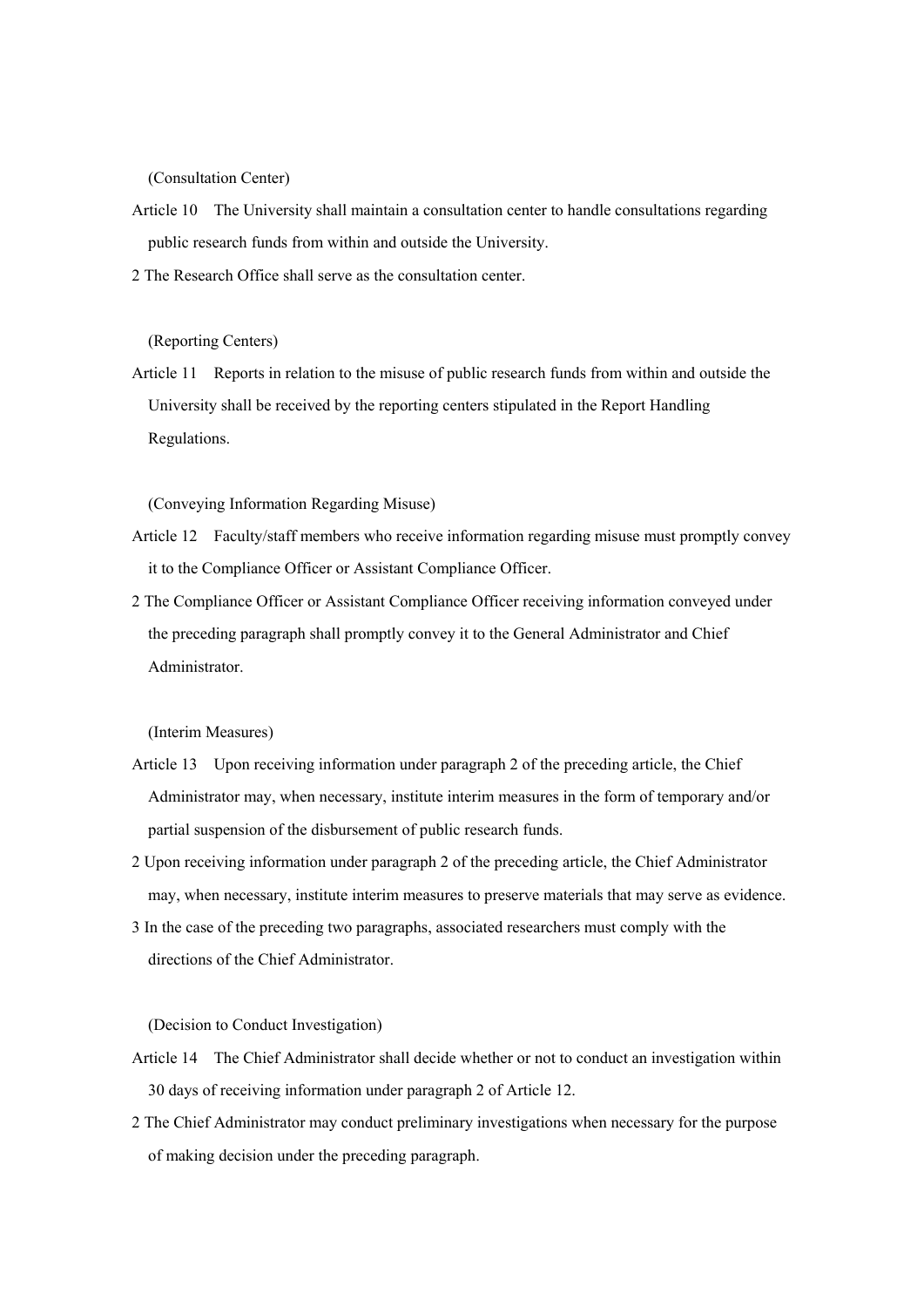- 3 In making a decision under paragraph 1, when the complainant has not disclosed their name, the details of the misuse are not clearly specified, or there are no reasonable grounds for considering misuse to have occurred, the Chief Administrator shall not conduct an investigation. However, this does not apply when the Chief Administrator has concluded that there is a high probability that misuse has occurred.
- 4 When the Chief Administrator has decided to conduct an investigation, the Chief Administrator shall notify the complainant that an investigation will be conducted. When the Chief Administrator has decided not to conduct an investigation, the Chief Administrator shall notify the complainant that an investigation will not be conducted, and state the reason.

(Investigative Committee)

- Article 15 The Chief Administrator shall decide on the membership of the investigative committee and begin the investigation within 30 days of deciding to conduct an investigation pursuant to paragraph 1 of the preceding article.
- 2 The investigative committee shall consist of three or more members and the Chief Administrator shall appoint them separately for each case.
- 3 One or more members of the investigative committee shall be external experts.
- 4 The members of the investigative committee shall be persons the Chief Administrator has judged not to have direct conflict of interest with the complainant or respondent.
- 5 The Chief Administrator shall designate one of the members of the investigative committee as chairperson.

(Investigation Subject Matter, etc.)

Article 16 The investigative committee shall investigate and determine the following matters.

- (1) Whether or not misuse occurred
- (2) The details of the misuse
- (3) Those who were involved and the extent of their involvement
- (4) The monetary value of the misuse
- (5) Other matters considered necessary
- 2 The investigative committee shall conduct the investigation using the following methods.
	- (1) Examination of materials relating to the relevant research activities and disbursement of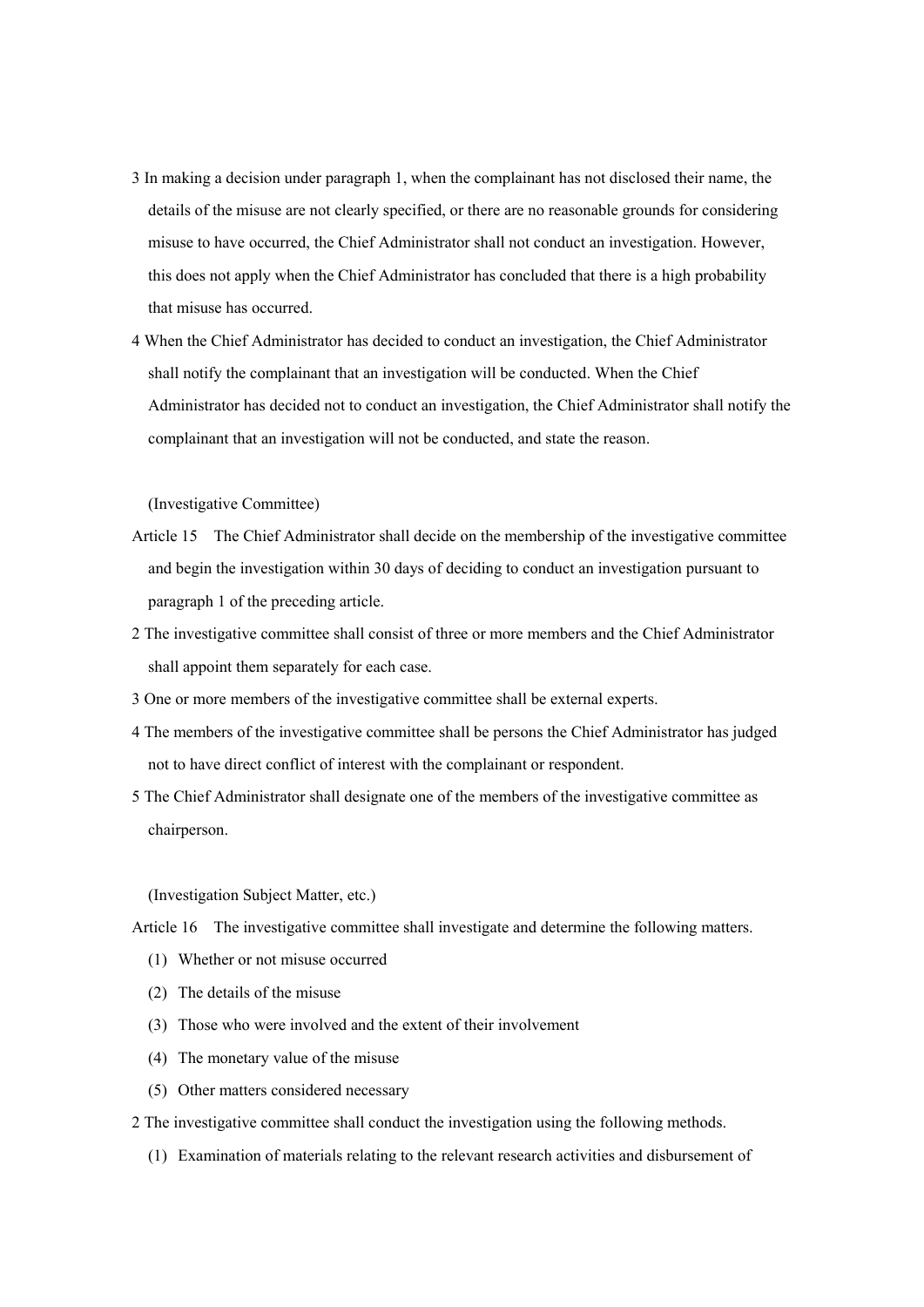public research funds

- (2) Interviews with related persons
- (3) Other methods considered necessary

(Joint Investigations with Other Research Institutions)

- Article 17 When the misuse is connected with another research institution, the Chief Administrator may notify the relevant research institution and, as necessary, cooperate or conduct a joint investigation with said research institution.
- 2 When a joint investigation is conducted with another research institution or when another research institution requests reasonable cooperation from the University in relation to an investigation, the University shall faithfully conduct or cooperate with said investigation.
- 3 When the case is considered to include other forms of impropriety aside from misuse, the Chief Administrator may, as necessary, cooperate or conduct a joint investigation with another internal investigative committee.

(Determining Results of Investigation)

- Article 18 In determining whether or not misuse occurred, the investigative committee shall make a comprehensive judgment based on objective facts.
- 2 When finding that a respondent has committed misuse or that the complainant's report was made maliciously, the investigative committee must provide the respondent or complainant with an opportunity to provide an explanation.

(Reporting Results of Investigation to Chief Administrator)

Article 19 The investigative committee shall complete its investigation and report the results to the Chief Administrator within 150 days of beginning the investigation. However, when unavoidable circumstances arise, the investigative committee may instead submit an interim report.

(Objections)

- Article 20 The Chief Administrator, having acknowledged the results of the investigation, shall promptly notify the complainant and the respondent of the results of the investigation.
- 2 The complainant or respondent, if dissatisfied with the results of the investigation and wishing to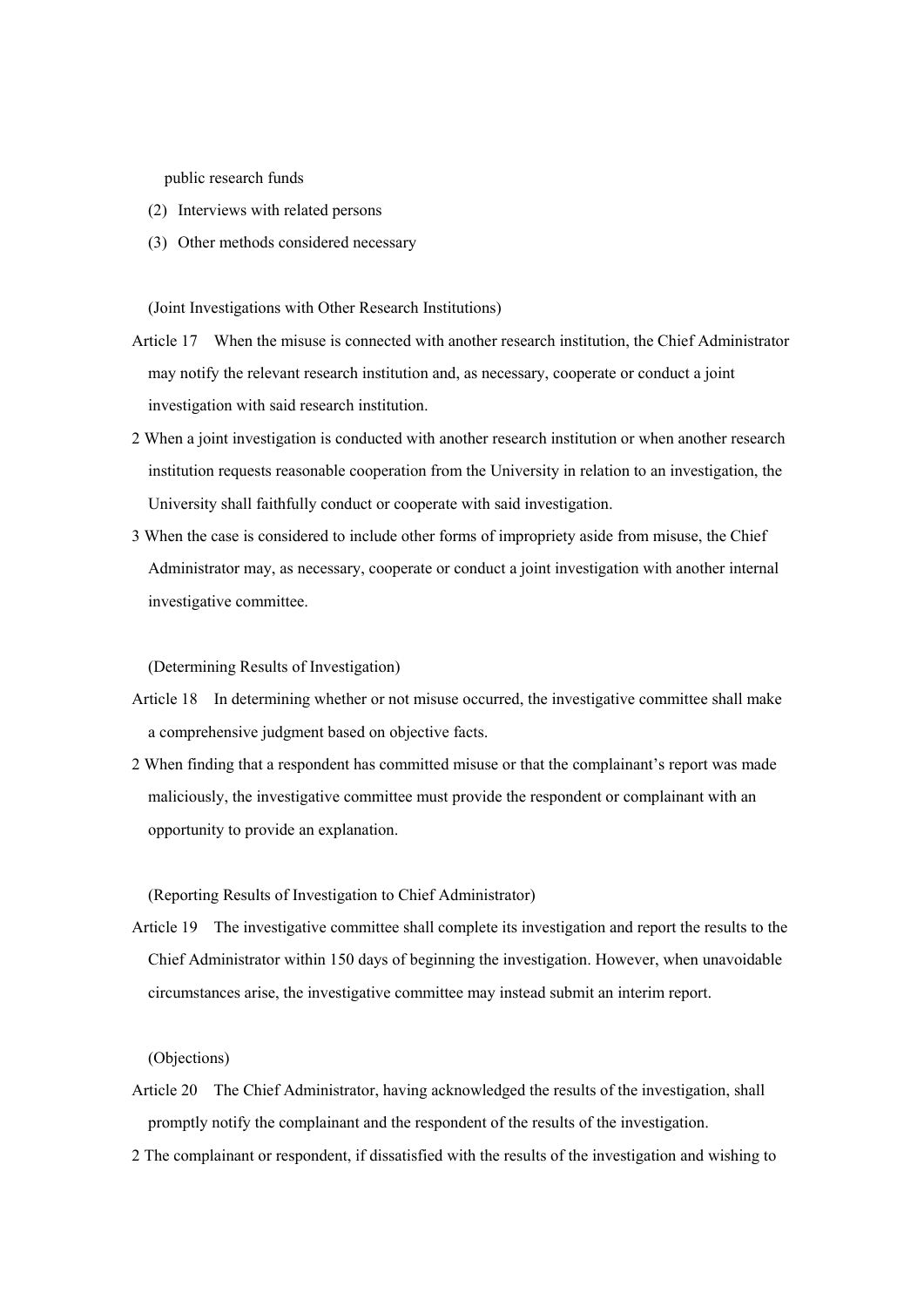request a reinvestigation, may make an objection to the Chief Administrator within 14 days of being notified of the results.

3 The complainant or respondent, when making an objection under the preceding paragraph, must explain their grounds for doing so in writing.

# (Reinvestigation)

- Article 21 Upon receiving an objection under paragraph 2 of the preceding article, the Chief Administrator shall decide whether or not to conduct a reinvestigation. However, when the grounds of the objection are reasonably adequate to overturn the results of the investigation, the Chief Administrator must conduct a reinvestigation.
- 2 When the Chief Administrator will conduct a reinvestigation, the Chief Administrator shall notify the complainant and respondent. When the Chief Administrator will not conduct a reinvestigation, the Chief Administrator shall notify the person who made the objection and state the reason.
- 3 When conducting a reinvestigation, the Chief Administrator shall order the investigative committee to conduct the reinvestigation. In this case, the Chief Administrator may add or replace committee members as necessary.
- 4 The reinvestigation shall conclude within a term of 50 days from its beginning. However, this term may be extended if unavoidable circumstances arise.
- 5 The Chief Administrator shall promptly notify the complainant and the respondent of the results of the reinvestigation.
- 6 Objections to the results of the reinvestigation shall not be accepted.

(Finalization of Results of Investigation)

Article 22 The Chief Administrator shall finalize the results of the investigation after following the procedures in Articles 19 through 21.

### (Reporting to Funding Organizations)

Article 23 When the Chief Administrator has decided to conduct an investigation, the Chief Administrator shall notify the funding organization granting the relevant funds, the national government ministry or agency with jurisdiction over said funding organization, and the Ministry of Culture, Sports, Science and Technology (collectively referred to hereafter as "the funding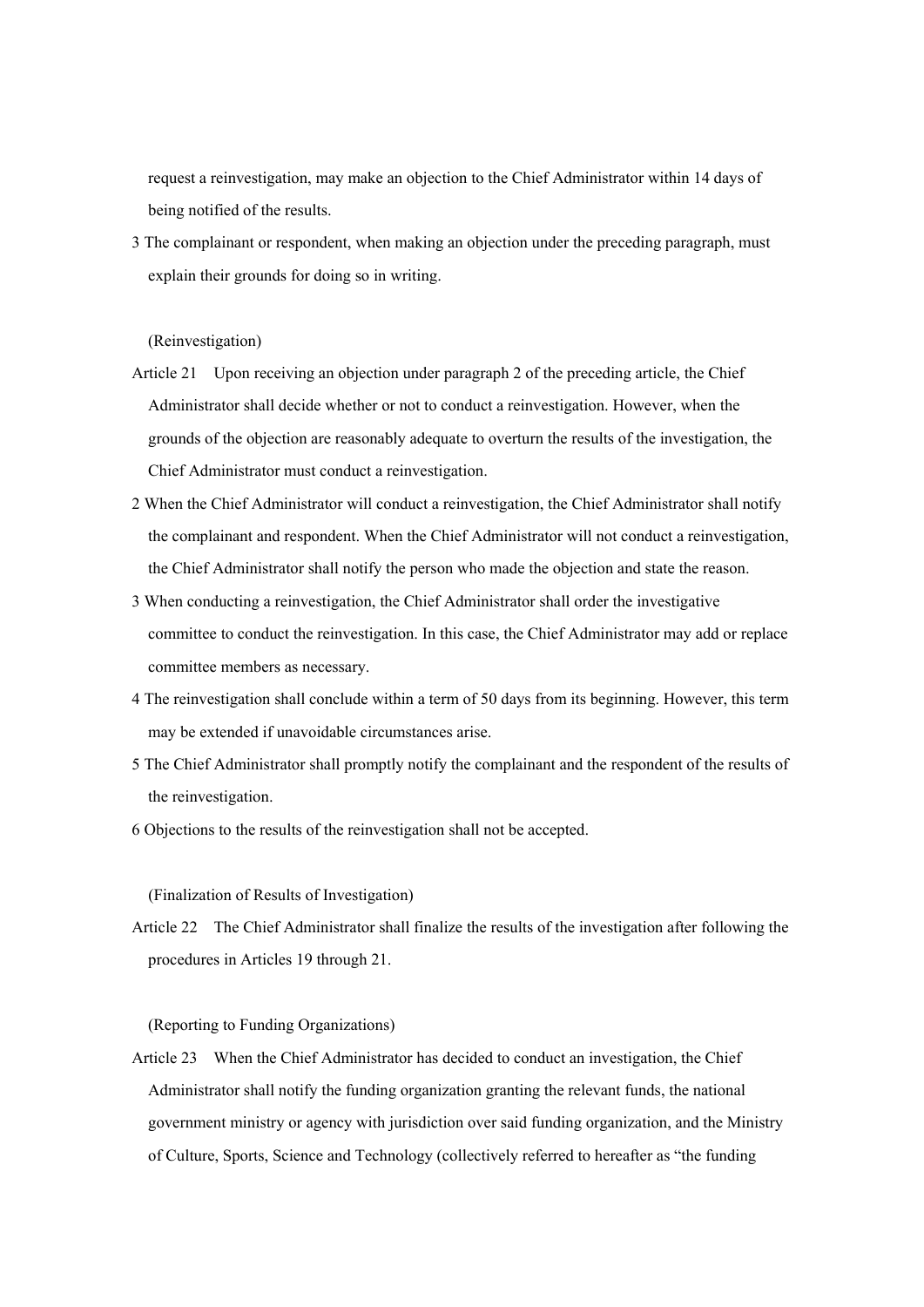organizations") within 30 days of receiving the report.

- 2 In conducting the investigation, the Chief Administrator shall report to and discuss with the funding organizations the approach, subjects, and method of the investigation.
- 3 During the investigation, when misuse has been partially or fully confirmed or when one or more of the funding organizations has requested an interim report, the Chief Administrator shall submit an interim report to the funding organizations.
- 4 The University shall comply with requests from the funding organizations regarding such matters as provision or viewing of materials and onsite investigations, except the case where there are justifiable reasons such that the investigation causes any trouble.
- 5 The Chief Administrator shall notify the results of investigation, the receipt of objections and the results of reinvestigation to the funding organization
- 6 Following finalizations of the results of the investigation, the Chief Administrator shall produce a final report including the following information and submit it to the funding organizations within 210 days of receiving information under paragraph 2 of Article 12. However, when unavoidable circumstances arise, the Chief Administrator may instead submit an interim report.
	- (1) Results of the investigation by the investigative committee
	- (2) Reasons the misuse occurred
	- (3) Management and auditing systems for any other public research funds connected with persons involved in the misuse
	- (4) Plans for preventing recurrence
	- (5) Other matters the Chief Administrator considers necessary
- 6 When the Chief Administrator has received an order to return public research funds or other directions from a funding organization or the Ministry of Education, Culture, Sports, Science and Technology, the Chief Administrator shall institute all measures necessary to carry out the order or directions.

(Disciplinary Action)

Article 24 Disciplinary action against persons found in the finalized results of an investigation to have misused public research funds or made a malicious accusation and persons in positions of managing said public research funds or supervising said persons shall be based on the Ritsumeikan Trust Regulations on Procedure for Punitive Measures for Faculty and Staff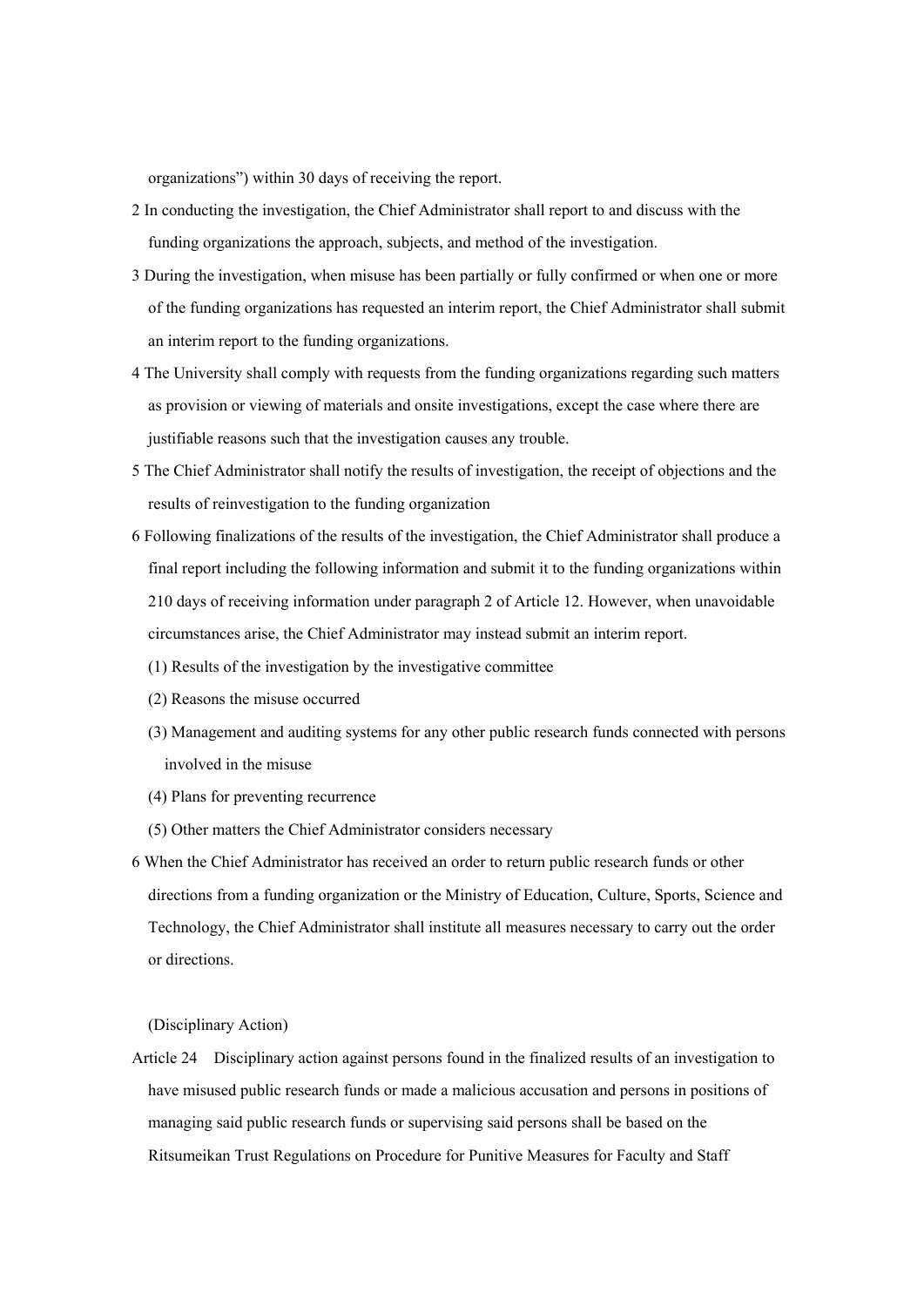# Members.

(Legal Action)

- Article 25 The Ritsumeikan Trust may claim compensation for any damage caused to it by the misuse of public research funds or by a malicious accusation.
- 2 The Ritsumeikan Trust shall take legal action as necessary against persons found in the finalized results of an investigation to have misused public research funds or made a malicious accusation.

(Action against Vendors)

Article 26 The Ritsumeikan Trust may institute a cessation of dealings in accordance with the Ritsumeikan Trust Regulations for the Administration of Contracts against any vendor involved in a misuse of public research funds.

(Publication of Investigation Results)

- Article 27 When the Chief Administrator has finalized the results of the investigation into misuse of public research funds, the Chief Administrator shall publish the following information on the University's homepage.
	- (1) Names and positions of those who were involved in the misuse
	- (2) Summary of the misuse
	- (3) Summary of measures instituted by the University in response to the misuse
	- (4) Names and positions of the members of the investigative committee and summary of the investigation methods
	- (5) Other matters the Chief Administrator considers necessary
- 2 Notwithstanding the previous paragraph, the Chief Administrator may refrain from publishing some information when the Chief Administrator determines that there are reasonable grounds for leaving the information undisclosed.
- 3 When the Chief Administrator has finalized in the results of the investigation that the complaint was a malicious accusation, the Chief Administrator may publish this information in accordance with the preceding two paragraphs.

(Privacy)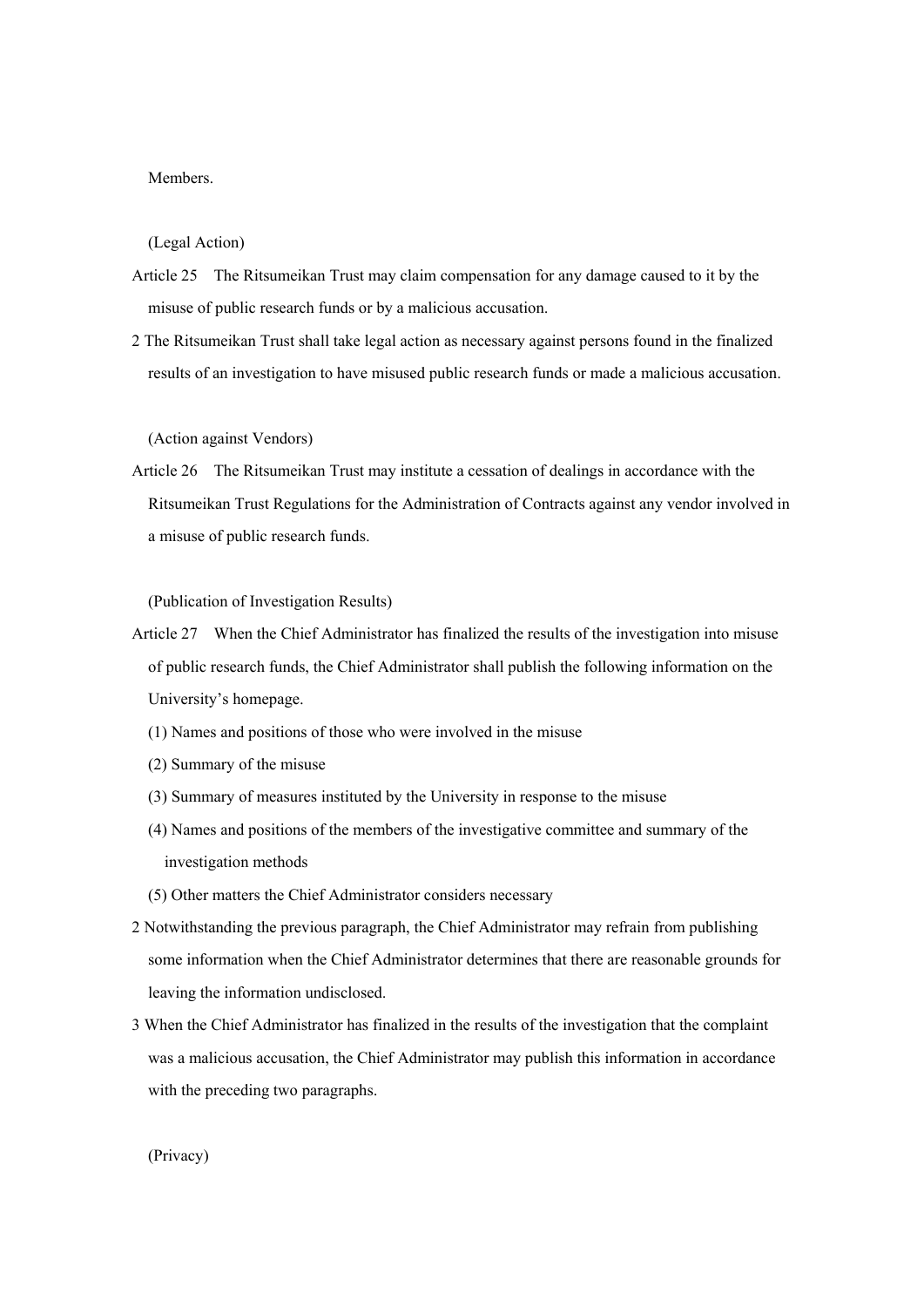- Article 28 The Ritsumeikan Trust shall not take disciplinary action or any other action disadvantageous to a person who has interacted with the consultation center, made a report, or cooperated with an investigation solely on the grounds of such consultation, report, or cooperation. However, this does not apply in finalized cases of malicious accusation.
- 2 The Ritsumeikan Trust shall not take disciplinary action or any other action disadvantageous to a respondent solely on the grounds that a complaint has been made against them, except in the form of orders necessary for an investigation stipulated in these Regulations.
- 3 In accordance with the preceding two paragraphs, faculty/staff members must not engage in any disadvantageous treatment or harassment solely on the grounds of having lodged a consultation or report having cooperated with an investigation, or having been the subject of a report.

Chapter 4. Plan for Preventing the Misuse

(Formulation and Publication of Plans for Preventing the Misuse)

Article 29 The General Administrator shall each academic year formulate and publish a plan for preventing the misuse to address the causes of misuse of public research funds.

(Implementation of Plans for Preventing the Misuse)

- Article 30 The Research Office shall serve as the office in charge of implementing plans for preventing the misuse and promote plans to prevent public research funds being misused across the entire University.
- 2 The office for promotion of plans for preventing the misuse shall formulate and implement specific measures under the plans for preventing the misuse, monitor their implementation, and report each academic year to the Chief Administrator.
- 3 The General Administrator shall make efforts to manage the progress of plans for preventing the misuse.

Chapter 5. Proper Management of Public Research Funds

(Compliance with Relevant Statutory Provisions)

Article 31 Persons disbursing public research funds must handle said funds fairly and properly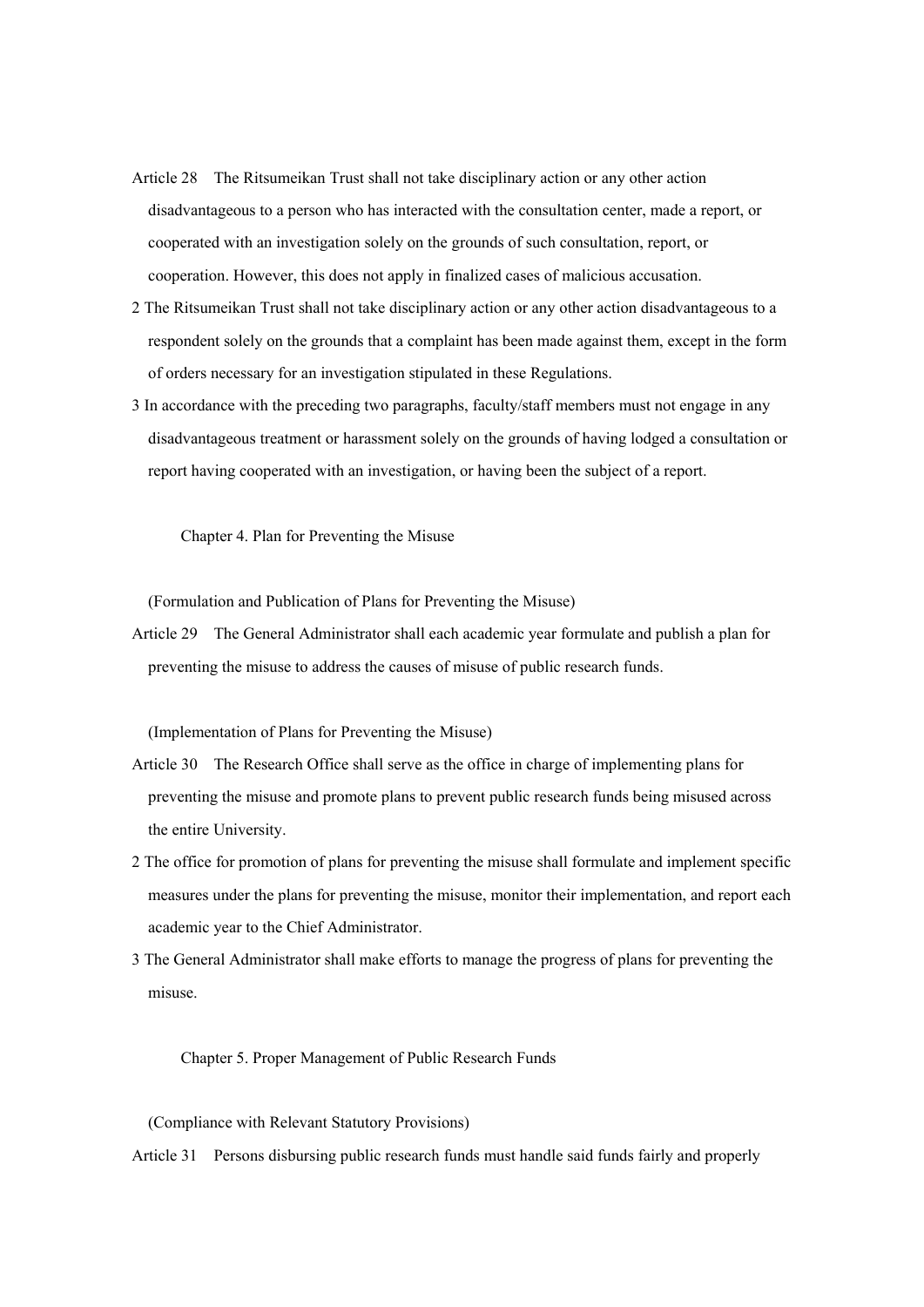pursuant to relevant statutory provisions, standards for the disbursement standards of said funds, and the provisions of applicable internal regulations.

(Proper Management of Disbursements)

- Article 32 The Assistant Compliance Officers in items (1) and (2) of paragraph 4, Article 3 (hereafter "Assistant Compliance Officers for Administrative Affairs") shall periodically examine budgetary expenditure, ascertain the progress of research projects, and institute any necessary measures.
- 2 Researchers and Assistant Compliance Officers for Administrative Affairs shall specify the source of expenditure at the ordering stage, and make efforts to ensure that the status of budgetary expenditure can be ascertained without delay.

(Ordering and Delivery Inspections)

- Article 33 Work related to ordering and the inspection of deliveries shall be conducted properly in accordance with the Ritsumeikan Trust Regulations for the Administration of Contracts and the Ritsumeikan Trust Regulations for Accounting Operation and Decision-Making.
- 2 Inspection of deliveries purchased using public research funds shall involve inspection by an inspection officer under the orders of the Assistant Compliance Officer for Administrative Affairs in addition to inspection by the researcher.
- 3 The inspection officer must cross-check the actual goods with the document notifying completion of supply (hereafter "delivery statement") and affix an imprint of their inspection seal in the prescribed place on the delivery statement.
- 4 Goods purchased that do not require asset registration in accordance with the standards prescribed in the Ritsumeikan Trust Accounting Regulations shall nonetheless be appropriately managed in a ledger if the Assistant Compliance Officer for Administrative Affairs determines that they have especially high liquidity.

(Collection of Written Pledges from Vendors)

Article 34 In order to raise awareness of the University's policies and rules in relation to the prevention of misuse of public research funds, the Assistant Compliance Officer for Administrative Affairs shall require vendors that had dealings with the University in the previous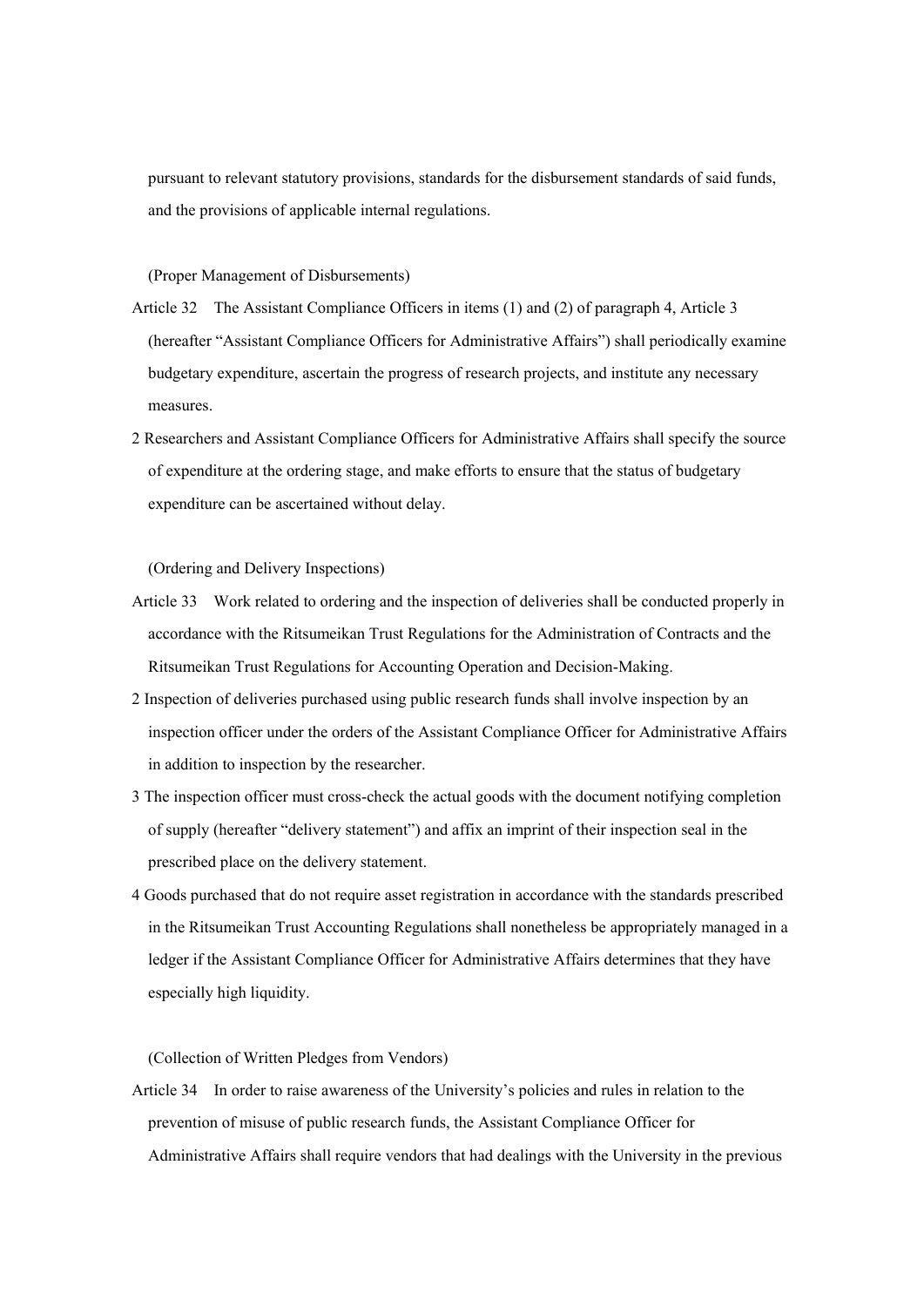academic year to submit a written pledge if they meet certain standards prescribed by the Assistant Compliance Officer for Administrative Affairs. However, this does not apply if the University and the vendor have already entered into a contract that stipulates compliance conditions.

(Checking Employment Administration of Work Attendance)

Article 35 An administrative staff member under the orders of the Assistant Compliance Officer for Administrative Affairs shall perform checks on the employment administration of work attendance by non-regular employees engaged with public research funds.

(Checking Execution of Official Trip Plans)

Article 36 An administrative staff member under the orders of the Assistant Compliance Officer for Administrative Affairs shall perform checks on official trips taken by researchers and related persons in accordance with official trip plans, based on materials documenting the facts of said official trips.

(Procedures for Disbursement of Public Research Funds)

Article 37 The Chief Administrator shall determine in a guidebook on any procedures for disbursement of public research funds not stipulated in Articles 32 through 36, based on relevant statutory provisions, standards for the disbursement of public research funds stipulated by funding organizations, and relevant regulations of the University.

Chapter 6. Publication of Institutional Policies relating to the Measures for Preventing Misuse

(Publication)

Article 38 The University shall publish the following information on its homepage.

- (1) Ritsumeikan Asia Pacific University Research Code of Ethics
- (2) Other related regulations
- (3) Official titles of the Chief Administrator, General Administrator, Compliance Officers and Assistant Compliance Officers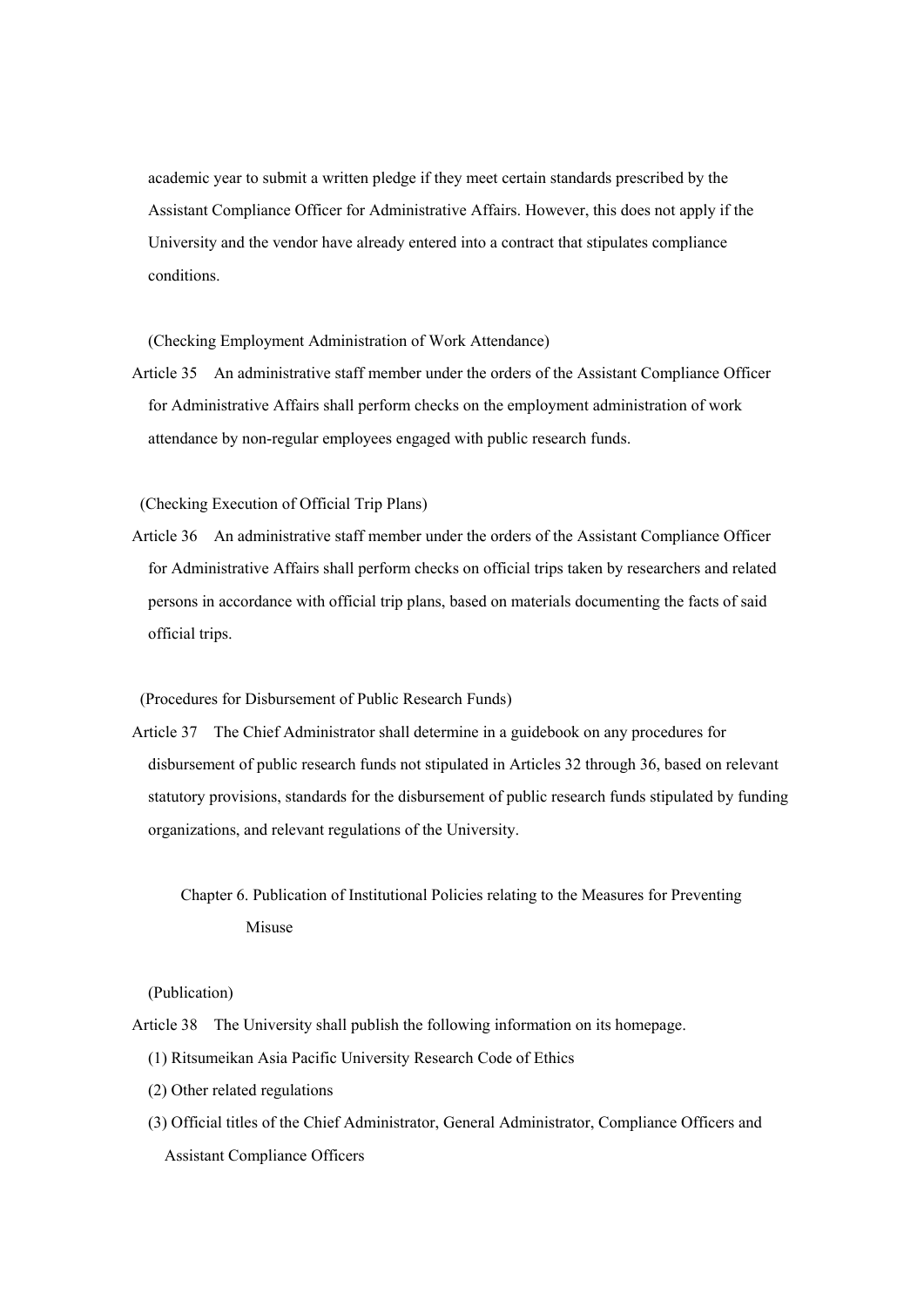- (4) Information related to the consultation and reporting centers
- (5) Plan for preventing misuse and implementation reports
- (6) Other information the Chief Administrator considers necessary

#### Chapter 7. Monitoring Systems

(Internal Audits)

- Article 39 The Office of Auditing shall perform the following internal audits each academic year.
	- (1) Audit of management system and activities of office in charge of plans for preventing misuse
	- (2) Audit employing focused sampling
- 2. The Office of Auditing shall report the results of audits to the Chairman of the Board of Trustees and shall forward them to the Chief Administrator.

(Documentation Check)

- Article 40 The office in charge of plans for preventing the misuse shall request the Administration Office to check the documentation to conduct documentation checks objectively.
- 2 With regard to the disbursement of public research funds, upon request from the office in charge of plans for preventing the misuse, the Administration Office shall set criteria for cases with a high possibility of misuse occurring, select a certain number of samples from the balance sheets for these cases, and check documentation related to revenues and expenditures.

(Coordinated Audits)

Article 41 The Office of Auditing, auditors and auditing firms must work in coordination and make efforts to ensure their auditing is effective.

# Chapter 8. Confidentiality and Miscellaneous Provisions

(Confidentiality)

Article 42 Faculty/staff members involved in the consultation center, investigations, and audits must not disclose confidential information they have obtained in the course of their work. This continues to apply after they have ceased to be faculty/staff members.